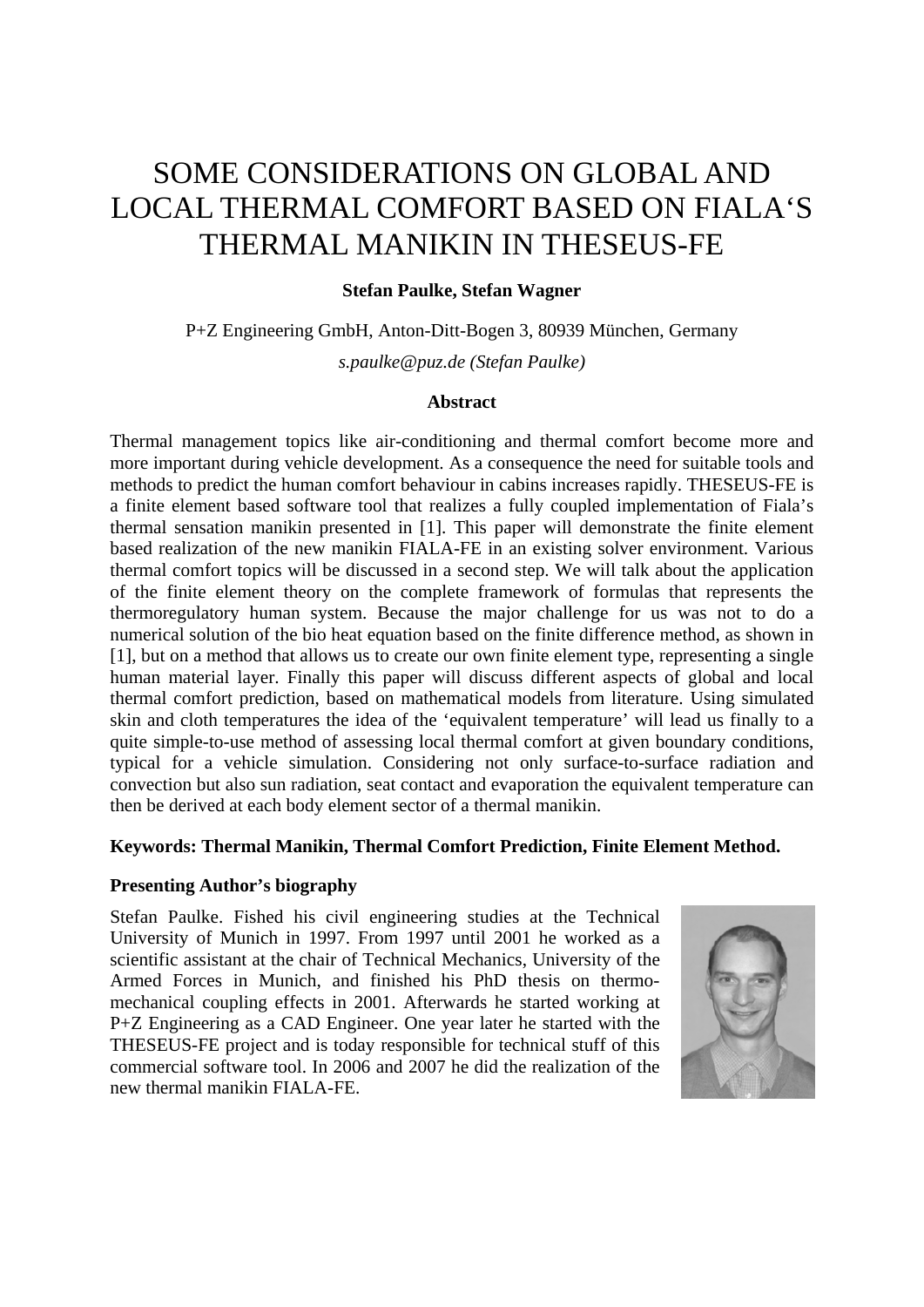## **1 General**

The manikin FIALA-FE (as a new feature of the software tool THESEUS-FE) provides all the thermophysiological effects of the human body model published in the frequently cited PhD thesis [1] of 1998. D. Fiala supported our team frequently during the implementation of his theories. After many months of debugging and validation the results for the manikin computed with THESEUS-FE reached a good fit with the huge number of diagrams shown in literature.

From a mathematical point of view, the human organism can be separated into two interacting systems of thermoregulation: the controlling active system and the controlled passive system. The active system is simulated by means of cybernetic models predicting regulatory responses, i.e., shivering, vasomotion, and sweating, as discussed in [1]. The passive system is modelled by simulating the physical human body and the heat transfer phenomena occurring in it and at its surface. The physical body consists of body elements that are approximated as cylinders or sphere (head), they are separated into sectors and subdivided into material layers: skin, fat, muscle, bone.

<span id="page-1-1"></span>Fiala`s advanced manikin combines both, the passive and active system, in a very complex model that reaches a good fit towards field measurements of human thermal responses in a wide range of environmental conditions. Some hundred of physical parameters that build up the standard humanoid (see table 2 in [2]) represent an average human. This is the manikin THESEUS-FE works with by default, but it is also possible for the user to build his own manikin with an arbitrary number of body elements, sectors and layers. E.g. it is thinkable to create fingers, nose and ears as new body elements, therefore reasonable physical parameters have to be extracted from literature or measurements.

In a transient coupled simulation, the manikin FIALA-FE permanently interacts with its environment via convection, evaporation, radiation and contact. Convective heat exchange typically takes place between the manikin outer surface and the surrounding airzones<sup>[1](#page-1-0)</sup>. Evaporative heat loss on the skin results from a certain steam mass flow that raises the absolute humidity of the airzones, with distinctive mass flow rates due to sweating in a hot environment. The user defined contact regions might lead to additional heat conduction, e.g. between the upper legs and the seat. Sun radiation can be considered as

-

well as thermal radiation between manikin surfaces and the surrounding structures via viewfactors, precalculated with the shell model shown in … . The total number of manikins of the new type "FIALA-FE" used in one transient fully coupled analysis is unlimited and the comparable small number of additional degrees of freedom (about 500 per manikin) will not lead to a serious rise in CPU time.

## **2 Fiala's Passive System**

#### **2.1 Discretization**

As shown in [Fig. 1](#page-1-1) THESEUS-FE uses two different models for the new manikin FIALA-FE. A shell model used during pre- and post-processing in the GUI to apply boundary conditions, define clothing, assign body parts or to visualize field results, e.g. skin or cloth temperatures.



Fig. 1 Manikin representations.

 A solver-internal manikin model FIALA-FE is based on the ideas of D. Fiala, who presented such a model in table 2 in [2]. This model uses a half sphere for the head and cylindrical solid bodies for the rest of the humanoid, as shown in [Fig. 2](#page-1-2) .



Fig. 2 Manikin discretization.

Both models are linked via heat fluxes that are first calculated on the shell model and then given to the

<span id="page-1-2"></span><span id="page-1-0"></span><sup>&</sup>lt;sup>1</sup> In THESEUS-FE an 'airzone' is a air-steam mixture with two degree of freedom: temperature and humidity. In many thermal simulations an airzone typically represents the inner cabin air volume of a vehicle.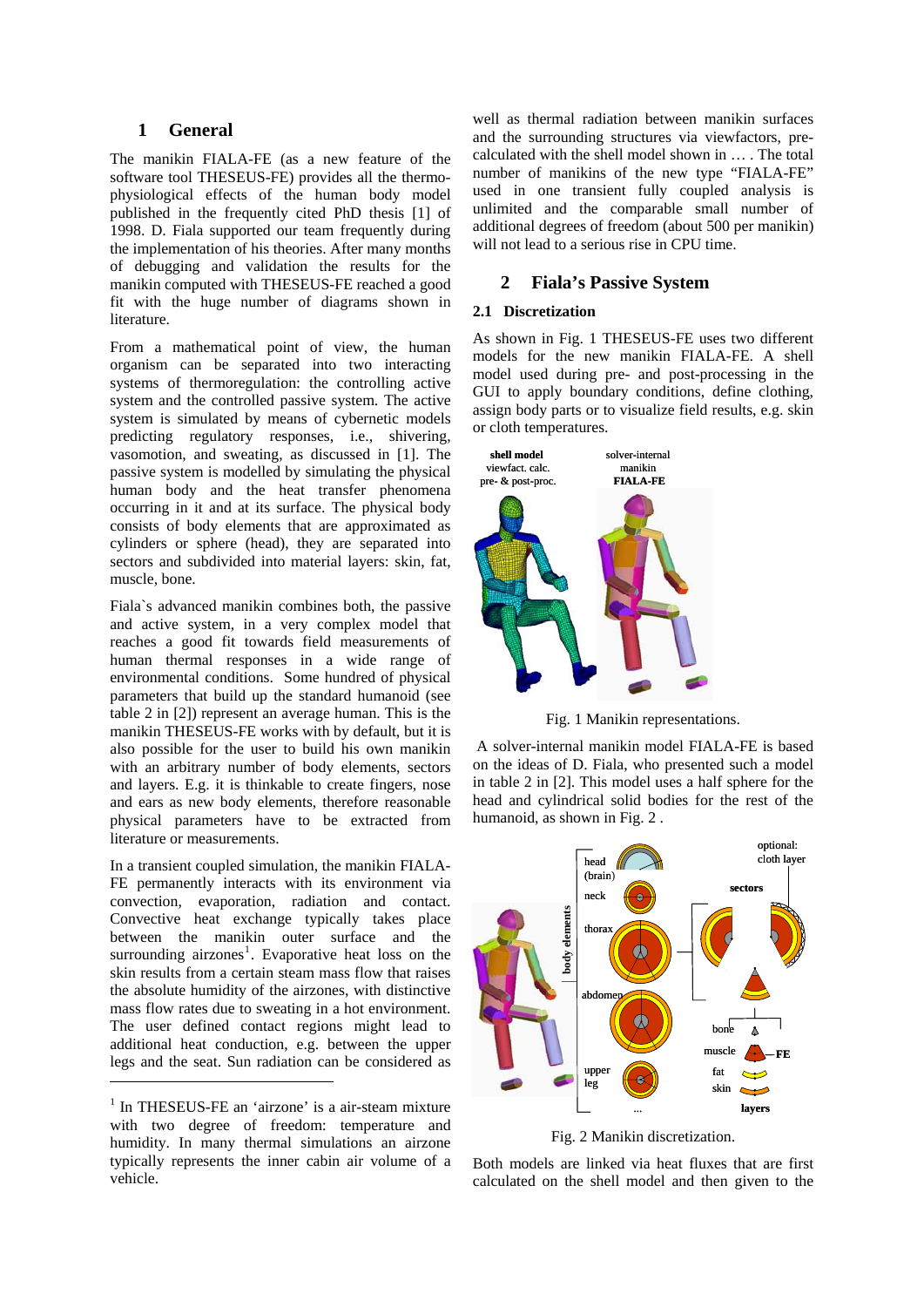solver-internal manikin. To simulate the human heat conduction that transports metabolic heat from the inner regions to the outer skin or cloth surfaces FIALA-FE uses special finite elements (FE) that build up the layers, sectors and body elements as shown in [Fig. 2.](#page-1-2) These elements provide not only temperature approximation functions for radial heat conduction but also arterial blood heating and special links to the blood pool temperature.

#### **2.2 Bio Heat Equation**

State of the art modelling of heat transport mechanisms in living tissues uses the bio heat equation. This partial differential equation states that the internal energy changes at each material point results from radial conduction, metabolism and arterial blood heating effects:

$$
\underbrace{k\bigg(\frac{\partial^2 T}{\partial r^2}+\frac{\omega}{r}\frac{\partial T}{\partial r}\bigg)}_{\text{conduction}}+\underbrace{q_m}_{\text{metabol.}}+\underbrace{p_{\text{bi}}w_{\text{bi}}c_{\text{bi}}\big(T_{\text{bi,a}}-T\big)}_{\text{arterial blood heating}}= \rho c \underbrace{\frac{\partial T}{\partial t}~~(1)
$$

<span id="page-2-1"></span>with the specific mass  $\rho$ , the specific heat c, the temperature  $T$ , the time t, the conductivity k, the body element radius r, the metabolic heat  $q_m$ , the specific mass  $\rho_{bl}$  of blood, the blood perfusion rate  $w_{bl}$ , the specific heat  $c<sub>bl</sub>$  of blood, and the arterial temperature  $T_{bl,a}$ . The dimensionless parameter  $\omega$  is 1 for cylindrical body elements (leg) and 2 for spherical body elements (head). The heat conduction is only considered in a radial direction, considering only temperature derivation along r. The equation describes the law of energy conservation at each material point of a layer that might represent skin, fat, muscle, bone, brain etc.

The magnitude of the physiological variables  $q_m$  and  $w<sub>bl</sub>$  are affected by responses of the active system, as shown in [1] and [3]. The metabolic heat source  $q_m$ collects influences from different human phenomena: the basal metabolism, working, shivering and Q10 effect. The metabolic heat typically reaches high basal values at the brain and the abdomen core. Additional metabolism from working and shivering appears at muscle layers.

The arterial blood temperature  $T<sub>bl,a</sub>$  arises from the actual overall thermal state of the body and results from simulating the human blood circulatory system, as shown in [1]. Arterial and venous blood temperatures can be derived for each body element of the humanoid. The blood pool temperature appears as an additional degree of freedom of each manikin, representing the temperature of the blood leaving the human heart.

<span id="page-2-0"></span>For a numeric solution of the partial differential equation (1) THESEUS-FE uses finite elements specially developed for this type of problem.

#### **2.3 Human Heat Exchange with the Environment**

Most heat of a humanoid is lost through the body surfaces<sup>[2](#page-2-0)</sup>: radiation, convection, skin evaporation and contact heat fluxes will be considered in THESEUS-FE.



Fig. 3 Surface bound. cond. (hot environment).

All these different kinds of boundary conditions are visualized in [Fig. 3](#page-2-1), acting on a body element sector, e.g. upper leg anterior.

#### **2.3.1 Contact**

If the user defines contact for a body element sector heat conduction with the contact partner (e.g. the car seat) takes place at the outer surfaces and all other types of boundary conditions will be switched off automatically.

#### **2.3.2 Convection**

1

Convective heat exchange between a body surface area  $A_{sf}$  of temperature  $T_{sf}$  and the ambient air of temperature  $T_a$  considers both free (natural) and forced convection using combined convection coefficients  $h_{c,mix}$ 

$$
Q_{conv} = A_{sf} h_{c,mix} (T_a - T_{sf})
$$
 (2)

For this coefficient D. Fiala uses a well validated analytical function from literature:

$$
h_{\text{c,mix}} = \sqrt{a_{\text{nat}}\sqrt{|T_a - T_{\text{sf}}|} + a_{\text{frc}}v_{\text{a,eff}} + a_{\text{mix}}}
$$
(3)

That depends on the location on the body, the surface and air temperature, and the effective airspeed  $v_{air,eff}$ (m/sec). The coefficients  $a_{nat,j}$ ,  $a_{frc,j}$  and  $a_{mix,j}$  are listed in table 2 in [2]. They have been derived from experiments and provide different values for each body element.

<sup>&</sup>lt;sup>2</sup> A much smaller part of the total heat exchange takes place by respiration. THESEUS-FE considers this phenomenon too, as described in [1], [2] and [5].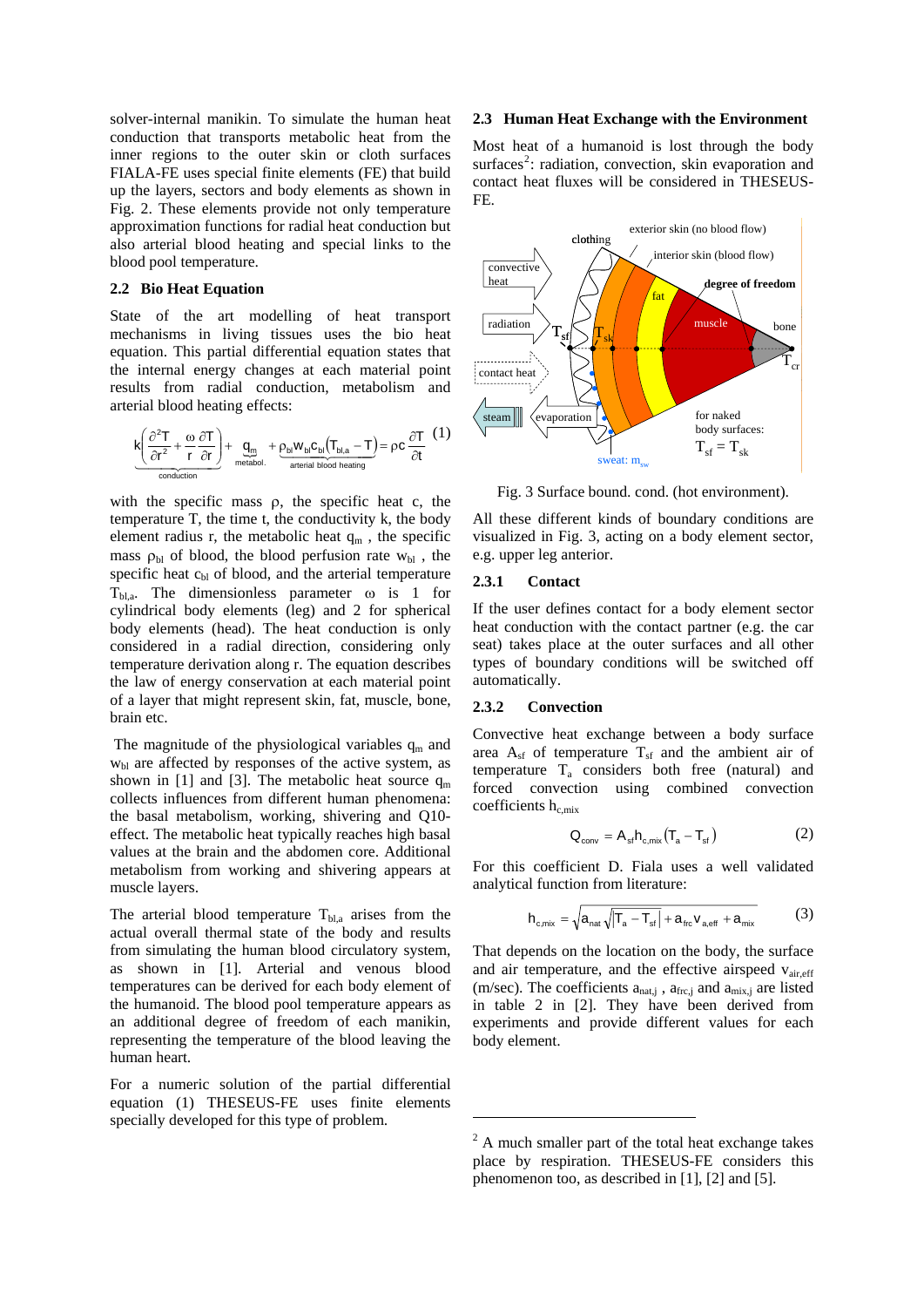#### **2.3.3 Radiation**

In a coupled simulation THESEUS-FE derives radiation heat fluxes for the shell model [\(Fig. 1,](#page-1-1) left) and applies them on body element sectors of the internal manikin model (FIALA-FE). The following radiation phenomena might be considered:

- radiation heat from sun
- transmission (e.g. through car glass)
- View-factor radiation (black- or grey-body)

In an uncoupled simulation the user defines a fixed radiation wall temperature  $T_w$ . The black-body approach leads then to

$$
Q_{rad} = A_{sf} h_r (T_w - T_{sf})
$$
  
\n
$$
h_r = \sigma \varepsilon_{st} \varepsilon_w \psi_{sf-w} (T_{sf}^2 + T_w^2) (T_{sf} + T_w)
$$
\n(4)

using absolute temperatures in Kelvin, with the Stefan Boltzmann coefficient  $\sigma$ , a wall emissivity  $\varepsilon_w$ . The body surface emission coefficients  $\varepsilon_{\rm sf}$  and the viewfactors  $\psi_{sf-w}$  are listed in table 2 in [2]. D. Fiala uses different values depending on body location and position (sedentary or standing).

## <span id="page-3-3"></span><span id="page-3-1"></span>**2.3.4 Evaporation**

The wet heat  $loss<sup>3</sup>$  $loss<sup>3</sup>$  $loss<sup>3</sup>$ , as defined in [1] and [2], through the clothes is driven by the evaporative potential between skin and ambient air

$$
Q_{e,cl} = -A_{sk} U_{e,cl}^* (p_{sk} - p_a)
$$
 (5)

Where  $p_{sk}$  is the water vapor pressure at the skin,  $p_a$  is the vapor pressure of the ambient air, and  $U^*_{e, cl}$  is the resultant evaporative heat transfer coefficient. The mathematical relations that define those three functions are not shown here, but can be evaluated from [1], [2] and [5]. Finally the following quantities effect the evaporative heat loss:

- skin temperature:  $T_{sk}$
- ambient air temp., velocity, humidity:  $T_a$ ,  $\varphi_a$ ,  $v_a$
- local evaporative resistance of the clothes:  $R^*_{e,cl}$
- local sweating rate : dm<sub>sw</sub>/dt

Evaporative heat loss in a hot environment strongly depends on the local sweating rate that can be derived from the global sweating rate SW that is a part of the thermoregulatory response of the active system.

#### <span id="page-3-2"></span>**2.4 Finite Element Implementation**

To solve the bio heat equation (1), considering the actual set of boundary conditions, a special finite element type has to be established that allows only radial heat conduction. For the radial temperature field we assume a linear function

-

$$
T_e(t,\xi) \approx \sum_{i=1}^2 T_i^e(t) \cdot \phi_i(\xi)
$$
 (6)

separating nodal temperatures  $T_{i}^e$  from the spatial approximation functions:

$$
\phi_1 = \frac{1}{2} (1 - \xi) \; ; \; \phi_2 = \frac{1}{2} (1 + \xi) \tag{7}
$$

This simple approach will then be used to model the temperature distribution in a material layer, as shown in [Fig. 4](#page-3-1) (red line).



Fig. 4 Geometry of the finite element (FE).

Such finite element might represent a material layer like fat, skin or bone with a linear temperature approach. Or a set of such finite elements might build up one single material layer, as shown for the muscle layer in [Fig. 2](#page-1-2). Using more than one finite element per layer deals with the fact that in most cases transient loading and inner heat sources result in a nonlinear temperature distribution, as shown in [Fig. 5](#page-3-2).



Fig. 5 Radial Temperature Distribution.

A larger number of sub-layers (FE) must be chosen to build up the muscle temperature distribution in such a smooth way as shown in the figure above. The maximum number of sub-layers is limited to 9 in THESEUS-FE today.

Replacing the temperature  $T$  in  $(1)$  by the simple linear approach (2) and integrating over the finite element's solid region while multiplying with  $\phi_i$  one

<span id="page-3-0"></span><sup>&</sup>lt;sup>3</sup> always negative values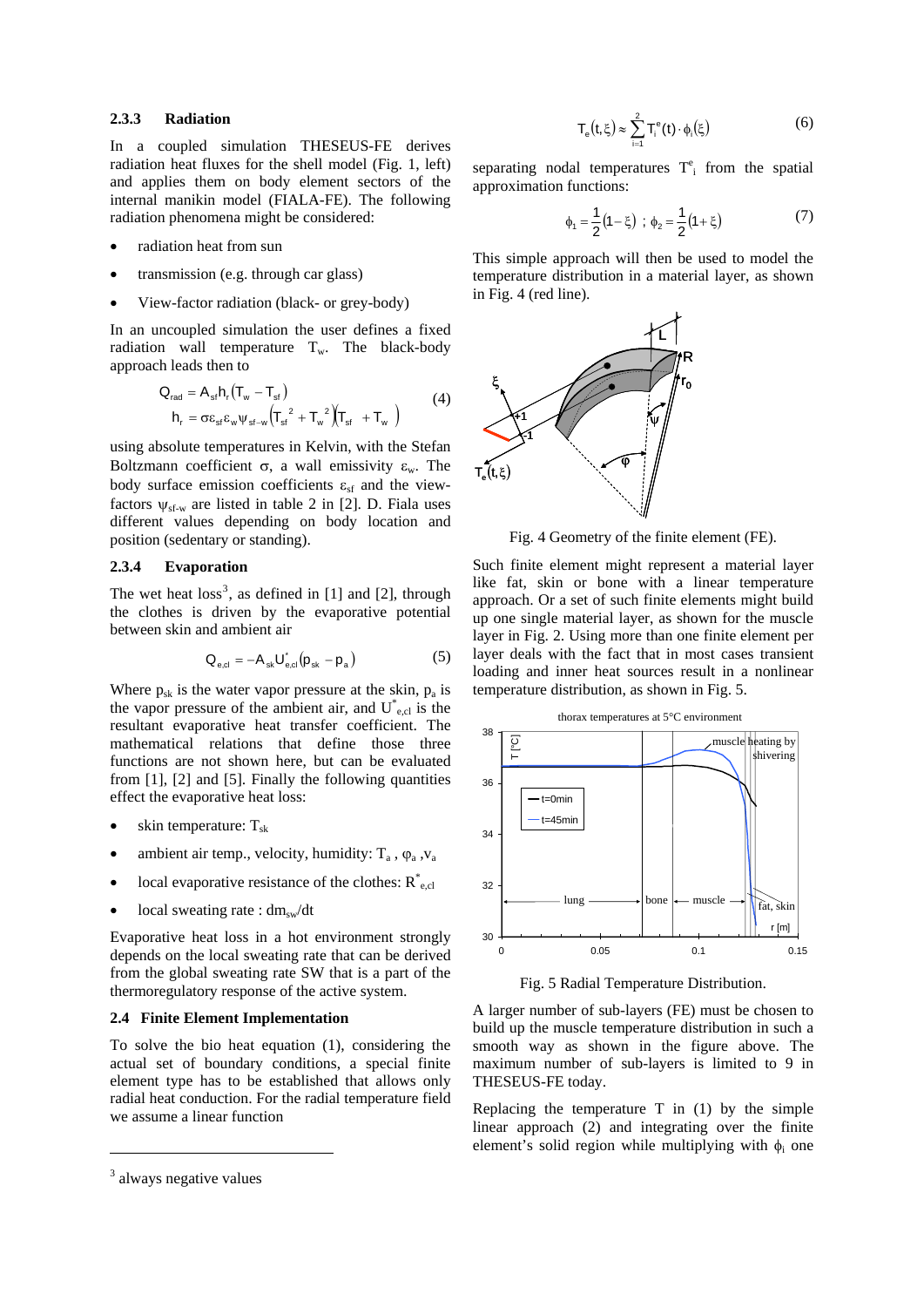can show that after some mathematical operations<sup>[4](#page-4-0)</sup> a time differential equation system<sup>[5](#page-4-1)</sup> can be derived, that holds for one single finite element 'e':

$$
\overline{W}_e \overline{I}_e + \overline{K}_e \overline{I}_e = \overline{O}_e + \overline{d}_e \tag{8}
$$

with

$$
\begin{array}{l} M_{ij}^{e}=a\displaystyle{\int\limits_{-1}^{1}}\rho c\varphi_{i}^{e}\varphi_{i}^{e}r^{\omega}d\xi\ \ ;\ \ Q_{i}^{e}=a\displaystyle{\int\limits_{-1}^{1}}\varphi_{i}^{e}\big(Q_{m}+\beta T_{bla}\big)r^{\omega}d\xi\ \ (9)\\ \displaystyle{K_{ij}^{e}=d\displaystyle{\int\limits_{-1}^{1}}k\frac{\partial\varphi_{i}^{e}}{\partial\xi}\frac{\partial\varphi_{j}^{e}}{\partial\xi}r^{\omega}d\xi+a\displaystyle{\int\limits_{-1}^{1}}\beta\varphi_{i}^{e}\varphi_{j}^{e}r^{\omega}d\xi} \end{array}
$$

and

$$
t = R - r_0 \; ; \; r = R - t(1 - \xi)/2 \tag{10}
$$

For cylindrical coordinates (e.g. leg):

$$
a = \varphi L t / 2
$$
;  $d = 2\varphi L / t$ ;  $A = \varphi L R$  (11)

And for spherical coordinates (e.g. head):

 $b = 1 - \cos \theta$ ;  $a = \frac{\phi b t}{2}$ ;  $d = \frac{2\phi b}{t}$ ;  $A = \frac{\phi b R^2}{12}$ 

The sum over all boundary heat flux densities  $\Sigma_{\text{q}_\text{bc}}$ from convection, radiation, evaporation or contact will be integrated on the outer skin (or cloth) layer:

$$
q_i^e = A \phi_i^e \sum q_{bc} \quad \text{for } \xi = 1 \tag{13}
$$

#### **3 Fiala's Active System**

<span id="page-4-2"></span>The active system controls regulatory responses of shivering, sweating and peripheral vasomotion in terms of global manikin functions depending on three state variables:

- the mean skin temperature:  $T_{sk,m}$
- the hypothalamus (head core) temperature:  $T<sub>hy</sub>$
- and derivations of the mean skin temperature versus time:  $dT_{\rm sk,m}/dt$

The non-linear active system function in [1] and [3] had been derived from regression analysis, taking into account a huge number of test cases. A detailed description of the manikin's active system (with its influences on the passive system) can be found in literature and will not be shown here.

#### **4 Validation**

-

In his PhD thesis [1] D. Fiala collected a large number of experiments from literature where humans had been exposed to different (and changing) environmental conditions. An extensive validation program showed the applicability of his thermal manikin.

In [Fig. 6](#page-4-2) one single thermal load case is presented that shows the global evaporative response of manikin(s) on hot environmental conditions. The effect of rising evaporative heat loss results from sweating, that is one of the active system response functions.



Fig. 6 Human response on a changing environment (28-48-28°C)

Finally a good fit between the THESEUS-FE results and those presented in [1] could be reached. A special manual [6] shows simulation results derived from the new manikin in THESEUS-FE that had been compared with the complete data base in [1].

#### **5 Thermal Comfort**

The final purpose of the HVAC (Heating Ventilation and Air Conditioning) –system is to provide comfortable thermal conditions, irrespective of the environmental climatic conditions outside the vehicles cabin. The thermal boundary conditions of the passengers are always time dependent and asymmetric, dominated by convection and radiation. Human discomfort often results from the local appearance of thermal loads hitting body parts with extreme heat fluxes from sun, ventilation or contact.

That's why the prediction of thermal comfort is one of the major aims of thermal simulation today, and especially for vehicle passengers. In THESEUS-FE such manikin simulations typically start from thermal neutrality…

<span id="page-4-0"></span> $4$  E.g. those operations are shown in [4].

<span id="page-4-1"></span><sup>&</sup>lt;sup>5</sup> The underlined quantities in (8) are vectors or matrices.  $\dot{\mathsf{T}} = \partial \mathsf{T}/\partial t$ .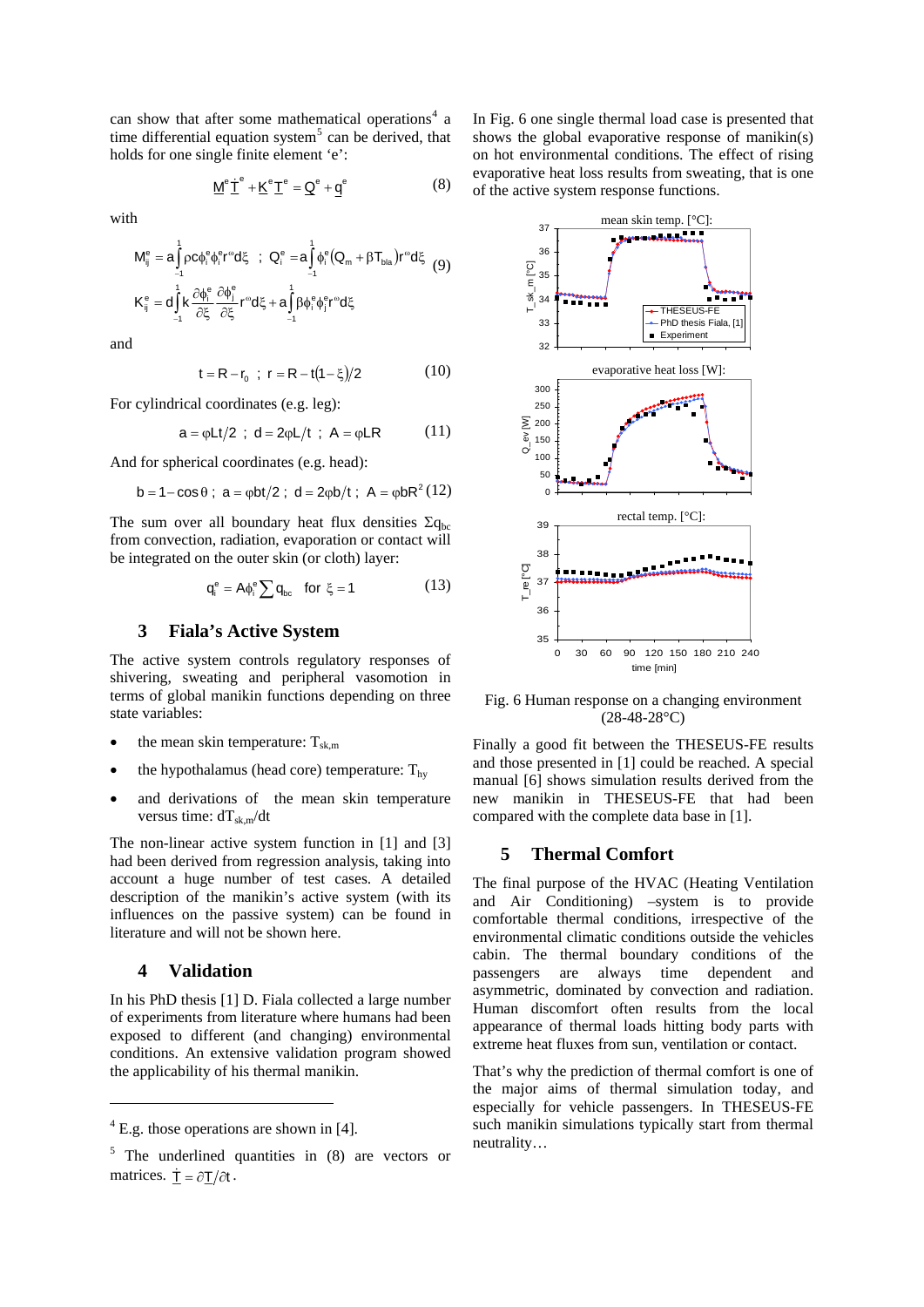#### **5.1 Thermal Neutrality**

D. Fiala defines the thermal neutrality as a state of optimal thermal comfort at certain boundary conditions

Tab. 1 Boundary Conditions at thermal neutrality

| $\Phi$ <sub>a</sub> | $V_a$                                          | $\varepsilon_{w}$ | activity |
|---------------------|------------------------------------------------|-------------------|----------|
|                     | $30^{\circ}$ C   40%   0.05m/s   0.93   0.8met |                   |          |

Responses from the active system like shivering, sweating and vasomotion do not act at thermal neutrality. Manikin's mean skin and hypothalamus temperature are listed in [Tab. 2](#page-5-0)

<span id="page-5-0"></span>Tab. 2 Manikin results [1] at thermal neutrality

| $T_{\rm sk,m}$ | 1 <sub>hv</sub>                                              | $Q_{\text{conv}}$ | $Q_{\text{rad}}$ | $Q_{e,cl}$ |
|----------------|--------------------------------------------------------------|-------------------|------------------|------------|
|                | $34.4^{\circ}$ C   37.0 $^{\circ}$ C   21.5W   38.9W   18.1W |                   |                  |            |

These temperatures typically are used as set-point temperatures for the active system and the thermal comfort prediction. That means that derivations from the set-points lead to active system responses (like sweating and shivering) on the one hand side, and states of discomfort on the other hand site.

Local derivations

$$
\Delta T_{sk} = T_{sk} - T_{sk,0} \tag{14}
$$

of the skin temperatures  $T_{sk}$  versus their set-point temperatures  $T_{sk,0}$  can give the user a first indication for discomfort. In such a context a  $\Delta T_{sk}$  value of zero represents the optimal state of thermal neutrality for a body element sector.



<span id="page-5-3"></span>Fig. 7 Skin temperatures at initial and final state of a cabin cool-down simulation with THESEUS-FE

Modern models for thermal comfort prediction will be discussed in the following two sub-chapters: Both models use set-points derivations and some dynamic effects too. That means a proper simulation of the temperatures at thermal neutrality is essentially needed for a later thermal comfort prediction.

#### **5.2 Global Thermal Comfort Prediction (by Fiala)**

<span id="page-5-2"></span><span id="page-5-1"></span>Fiala's global dynamic thermal sensation index DTS uses set-point derivations of the mean skin temperature and the hypothalamus temperature together with the dynamic variable  $dT_{\rm sk,m}/dt$ . The three state variables used for the DTS index calculation are the same as for the active system $6$ .

$$
DTS = DTS(\Delta T_{sk,m}, \Delta T_{hy}, \dot{T}_{sk,m})
$$
 (15)

This index runs from  $-3$  (cold) to  $+3$  (hot) and is for many load cases comparable with the well known PMV index<sup>[7](#page-5-2)</sup>. In standard simulations the influence of  $\Delta T_{\text{hv}}$  is quite low and the mean skin temperature derivations affects the DTS index mainly. Relations between  $\Delta T_{\rm sk,m}$  and the DTS index are shown in the figure below.



Fig. 8 Global Results from a cool-down simulation.

The manikin skin temperatures are initialized at thermal neutrality ([Fig. 7](#page-5-3)) and the boundary conditions start with very high cabin air and radiation wall temperatures. A sudden rise of skin temperatures makes the DTS index rise up to its maximum value of +3. This dynamic effect results from the third state variable in (15).

After about 5 minutes simulation ventilations (blowing cold air inside the cabin) lead then to falling mean skin temperatures that reach the state of neutrality at 34.4°C after 40 minutes. The dynamic thermal sensation indices shows well-being in a range of -1..+1. Nevertheless a skin temperature distribution as shown in [Fig. 7](#page-5-3) (right hand side) makes it clear that a certain value for the mean skin temperature often hides information about local asymmetries that might be responsible for local discomfort. See [Fig. 7:](#page-5-3) a cooled right arm and a heated left arm neglect each other in the mean temperature calculation.

Finally there is a strong need for a local thermal comfort model today. Such a model had been presented by Zhang in [7]…

#### **5.3 Local Thermal Comfort Prediction (by Zhang)**

As a result of here PhD thesis Zhang presented a very complex mathematical framework for local thermal comfort prediction in [7]. The principle idea of here model is visualized in [Fig. 9](#page-6-0). At a first step the human hypothalamus and skin temperatures must be derived from measurement or a thermal manikin simulation. In

-

<sup>6</sup> See chapter 3.

 $^7$  See [8].